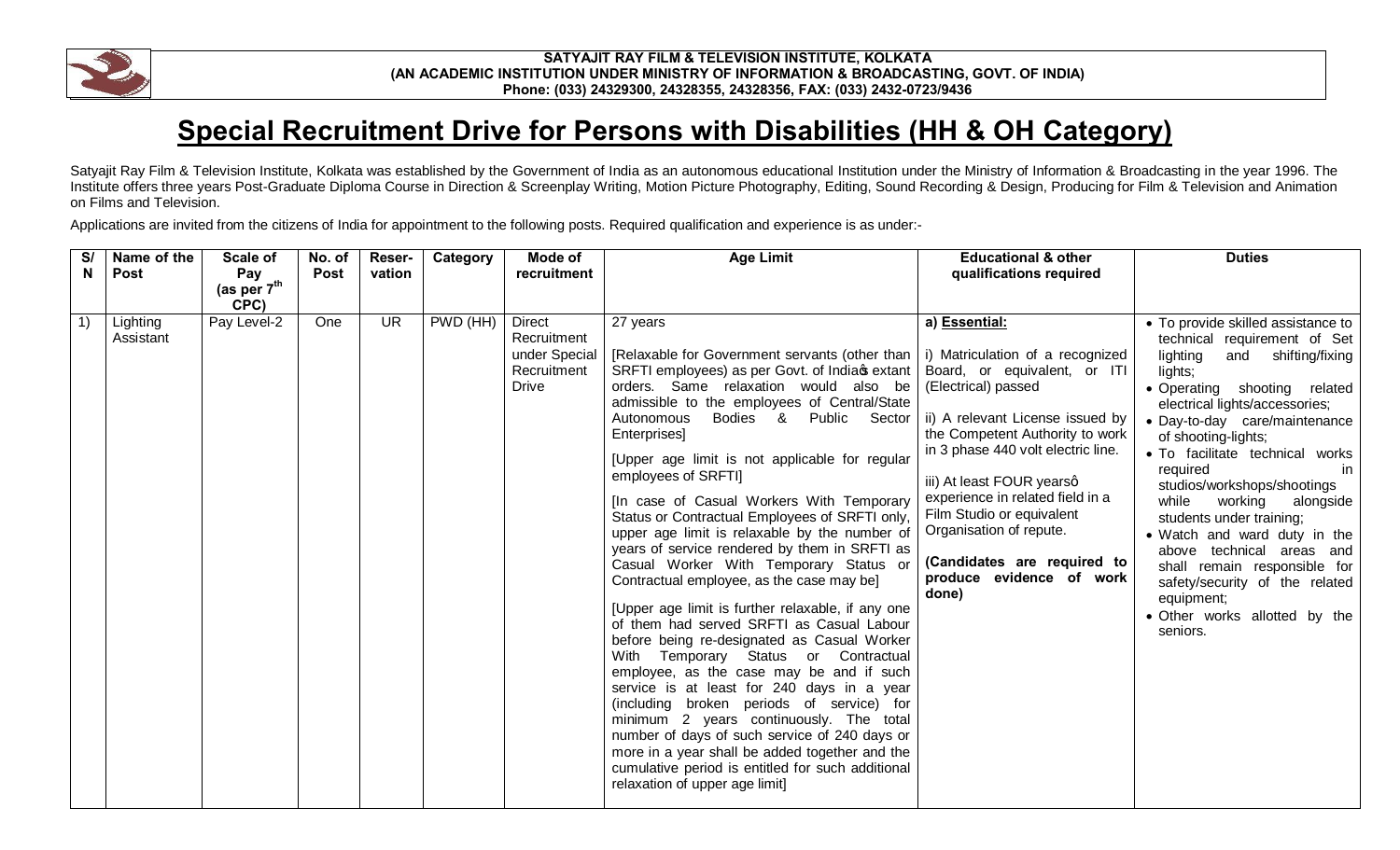| Pay Level-1<br>Recruitment<br>Assistant<br>(Film<br>[Relaxable for Government servants (other than   i) Madhyamik or equivalent of a<br>under Special<br>Checking)<br>SRFTI employees) as per Govt. of Indiac extant   recognized Board<br>Recruitment<br>orders. Same relaxation would also be<br>Drive<br>admissible to the employees of Central/State $\vert$ ii) At least two years querelence | • Film Checking and repairing in<br>respect of the following:<br>i) Beginning Leader,<br>ii) Title Cards,<br>iii) Joints,<br>iv) Side Cuts,<br>v) Perforation damage,<br>vi) End Title,<br>vii) End Leader. |
|----------------------------------------------------------------------------------------------------------------------------------------------------------------------------------------------------------------------------------------------------------------------------------------------------------------------------------------------------------------------------------------------------|-------------------------------------------------------------------------------------------------------------------------------------------------------------------------------------------------------------|
|                                                                                                                                                                                                                                                                                                                                                                                                    |                                                                                                                                                                                                             |
|                                                                                                                                                                                                                                                                                                                                                                                                    |                                                                                                                                                                                                             |
|                                                                                                                                                                                                                                                                                                                                                                                                    |                                                                                                                                                                                                             |
|                                                                                                                                                                                                                                                                                                                                                                                                    |                                                                                                                                                                                                             |
|                                                                                                                                                                                                                                                                                                                                                                                                    |                                                                                                                                                                                                             |
| Bodies &<br>Public Sector<br>of checking of films in a film<br>Autonomous                                                                                                                                                                                                                                                                                                                          |                                                                                                                                                                                                             |
| Enterprises]<br>production<br>distribution<br>or                                                                                                                                                                                                                                                                                                                                                   |                                                                                                                                                                                                             |
| organization or a Motion Picture                                                                                                                                                                                                                                                                                                                                                                   |                                                                                                                                                                                                             |
| [In case of Casual Workers With Temporary<br>Laboratory of repute.                                                                                                                                                                                                                                                                                                                                 | • To check the Can Labels;                                                                                                                                                                                  |
| Status, age relaxation equivalent to the period of                                                                                                                                                                                                                                                                                                                                                 | . To check the Reel Numbers                                                                                                                                                                                 |
| service including broken period of service,                                                                                                                                                                                                                                                                                                                                                        | and Marking on the Reels                                                                                                                                                                                    |
| provided that one stretch of such service is for                                                                                                                                                                                                                                                                                                                                                   | Leader;                                                                                                                                                                                                     |
| more than 6 months, as casual labourer, is<br>admissible.]                                                                                                                                                                                                                                                                                                                                         | . To check the Reel Change                                                                                                                                                                                  |
|                                                                                                                                                                                                                                                                                                                                                                                                    | Mark on the Film;                                                                                                                                                                                           |
| [In case of Casual Workers With Temporary                                                                                                                                                                                                                                                                                                                                                          | • To check the print condition;<br>• To check the damage marks                                                                                                                                              |
| Status or Contractual Employees of SRFTI only,                                                                                                                                                                                                                                                                                                                                                     | before<br>and<br>after<br>each                                                                                                                                                                              |
| upper age limit is relaxable by the number of                                                                                                                                                                                                                                                                                                                                                      | screening and to repair, if                                                                                                                                                                                 |
| years of service rendered by them in SRFTI as                                                                                                                                                                                                                                                                                                                                                      | necessary;                                                                                                                                                                                                  |
| Casual Worker With Temporary Status or                                                                                                                                                                                                                                                                                                                                                             | ■ To clean prints;                                                                                                                                                                                          |
| Contractual employee, as the case may be]                                                                                                                                                                                                                                                                                                                                                          | ■ To rewind<br>prints<br>after                                                                                                                                                                              |
|                                                                                                                                                                                                                                                                                                                                                                                                    | screening;                                                                                                                                                                                                  |
| [Upper age limit is further relaxable, if any one                                                                                                                                                                                                                                                                                                                                                  | . To check Acid formation and                                                                                                                                                                               |
| of them had served SRFTI as Casual Labour                                                                                                                                                                                                                                                                                                                                                          | decomposition and to report to                                                                                                                                                                              |
| before being re-designated as Casual Worker                                                                                                                                                                                                                                                                                                                                                        | Head of Deptt., if necessary;                                                                                                                                                                               |
| With Temporary Status or Contractual                                                                                                                                                                                                                                                                                                                                                               | • To keep record of every Can of                                                                                                                                                                            |
| employee, as the case may be and if such                                                                                                                                                                                                                                                                                                                                                           | Films checked with all details;                                                                                                                                                                             |
| service is at least for 240 days in a year                                                                                                                                                                                                                                                                                                                                                         | • To maintain Film Lists;                                                                                                                                                                                   |
| (including broken periods of service) for                                                                                                                                                                                                                                                                                                                                                          | • Other works assigned by the                                                                                                                                                                               |
| minimum 2 years continuously. The total                                                                                                                                                                                                                                                                                                                                                            | superiors.                                                                                                                                                                                                  |
| number of days of such service of 240 days or                                                                                                                                                                                                                                                                                                                                                      |                                                                                                                                                                                                             |
| more in a year shall be added together and the                                                                                                                                                                                                                                                                                                                                                     |                                                                                                                                                                                                             |
| cumulative period is entitled for such additional<br>relaxation of upper age limit]                                                                                                                                                                                                                                                                                                                |                                                                                                                                                                                                             |
|                                                                                                                                                                                                                                                                                                                                                                                                    |                                                                                                                                                                                                             |

· **UR – Unreserved** 

· **PWD (HH & OH) – Persons with Disabilities (Hearing Handicapped & Orthopedically Handicapped)**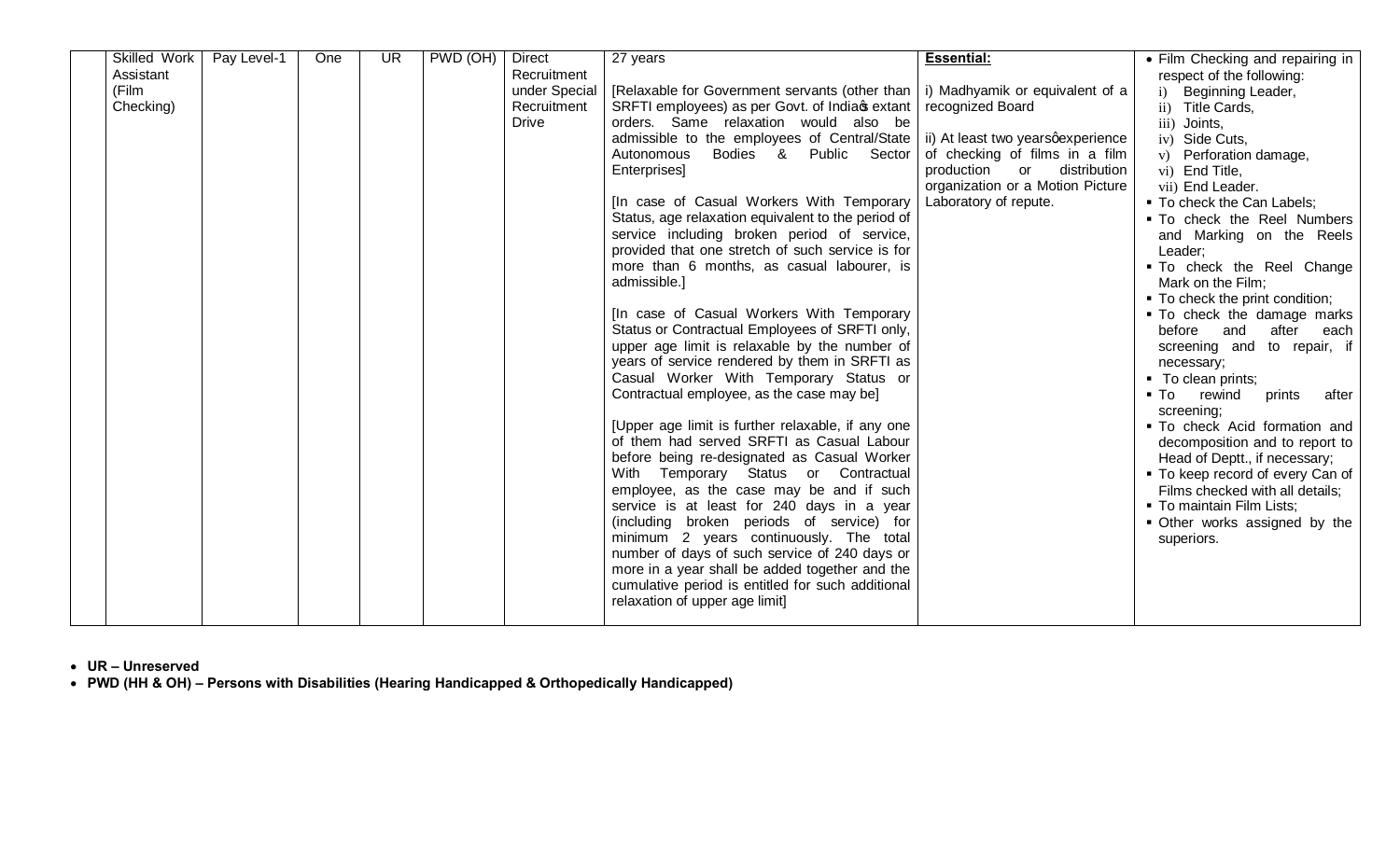- i. Interested candidates who fulfill the above requirements may send their neatly typed application on plain paper as per the following format with the self-attested copies of certificate of proof of age, qualifications, caste certificate, disability certificate, experience etc. and two copies of recent passport size photographs, addressed to "**The Registrar, Satyajit Ray Film & Television Institute, E. M. Bypass Road, P.O. Panchasayar, Kolkata – 700 094".** The applicant may send the application **by speed post or may drop** in the application box located in Admn. Block of this Institute**, latest by 16.03.2018.**
- ii. The envelope shall be superscribed with the name of the post applied for.
- iii. Those already employed under Government/Semi-Government/Public Sector/Autonomous Institutes, should apply through proper channel.
- iv. Persons suffering from not less than 40% of relevant disability shall alone be eligible for the benefit of reservation and other relaxations as permissible under the rules for the vacancies reserved for PWD candidates.
- v. Relaxation of upper age limit will be applicable as per Govt. of India rules. With regard to upper age limits, the crucial date would be the last date fixed for receipt of application i.e.**16.03.2018.**
- vi. No interim queries will be entertained. The Institute Authority reserves the right to reject any/all applications without assigning any reason whatsoever.
- vii. Depending on the number of applications, eligible short-listed candidates will be called for trade test and/or interview (as applicable). Since, it is not possible to call all the eligible candidates for trade test and/or interview, the applicants will be short-listed on the basis of criteria fixed by the Institute, at the time of scrutiny. The decision of the Institute in this regard will be final and binding.